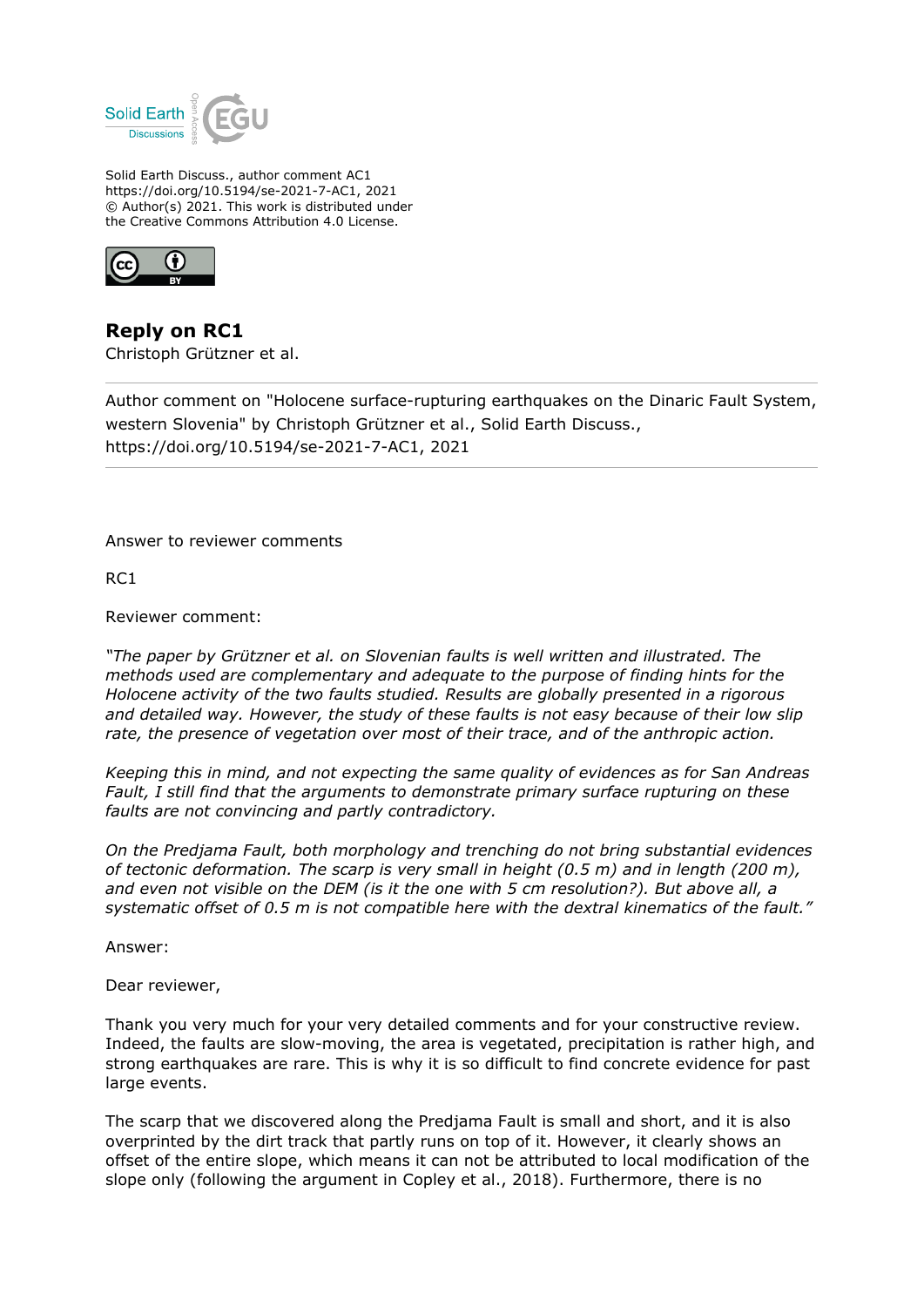evidence for slope movements visible in the field or in the DEM. The scarp is actually visible both in the 1 m LiDAR DEM and in the drone DEM, but you are absolutely right that we failed to properly show it on a figure, only in the profiles. This is due to the inappropriate lighting from the NW. We will add a figure highlighting the scarp in the DEM. Please also find the drone DEM now published at

https://portal.opentopography.org/dataspace/dataset?opentopoID=OTDS.032021.4326.2. The DEM includes the open trenches, so that the relationship between the trenches and the scarp becomes clearer. We will also add a sketch that illustrates the difference between a locally modified slope due to road construction and a systematically offset slope, similar to Fig. 2 in Copley et al. (2018), because we realize this is needed to illustrate our point without having to refer to another publication.

You are also right that the vertical offset is not what is typically expected for a strike-slip fault, but small vertical components of motion have been observed in recent large strikeslip earthquakes, too (e.g., 2010 Darfield Earthquake – Quigley et al., 2010; 2010 Yushu Earthquake - Lin et al., 2011; 2016 Kumamoto Earthquake - Shirahama et al., 2016). These are either due to the fact that the entire fault system is under transpression, or by small local bends in the fault trace, or by a combination of both. In our case, we can exclude the possibility that the vertical separation is due to the lateral shift of pre-existing morphology because the slope is smooth. Therefore, we do not think the occurrence of vertical offsets is incompatible with strike-slip faulting. Moulin et al (2016) have also shown that the Dinaric strike-slip faults produce long-term vertical motion, and we see topography associated with the faults in the landscape.

# Reviewer comment:

*"The trenches do not show any clear rupture. Depositional and erosional processes may determine this geometry, especially by the accumulation of gently dipping slope material locally truncated by runoff processes. The youngest unit (U6), interpreted as a sag pond deposit, lays on both sides of the break in slope: in this configuration it cannot post-date tectonic deformation as it is suggested. Geophysics puts in evidence a quite localized resistivity contrast at depth. However, this limit does not seem to correlate with the scarp position at surface, since it is in average situated a few meters to the south. An idea of the geology of this zone, which clearly lacks, may help to interpret these data."*

# Answer:

We agree that the Predjama trenches do not show a clear rupture and, in particular, not a sharp and distinct fault trace. We have also long thought about possible non-tectonic mechanisms as the cause of the observed deformation features. For the following reasons we think that depositional and erosional processes are less likely to have caused what we see in the trenches:

(i) We did not find any evidence for slope-parallel motion in the trench, such as shallow sliding planes.

(ii) We do not see any evidence for run-off processes or slope-parallel motion in the two high-quality DEMs (1 m LiDAR and drone DEM). The slope is very smooth apart from the scarp, there are no landslide scars or 'wrinkles' that may point to the toes of slides etc. Since the sediments are of Holocene age, we might expect to see such features in the morphology.

(iii) The vertical separation of units U1 and U2 across what we interpret as the fault zone is not easily to be explained with gravitational processes only, because the downslope side is uplifted.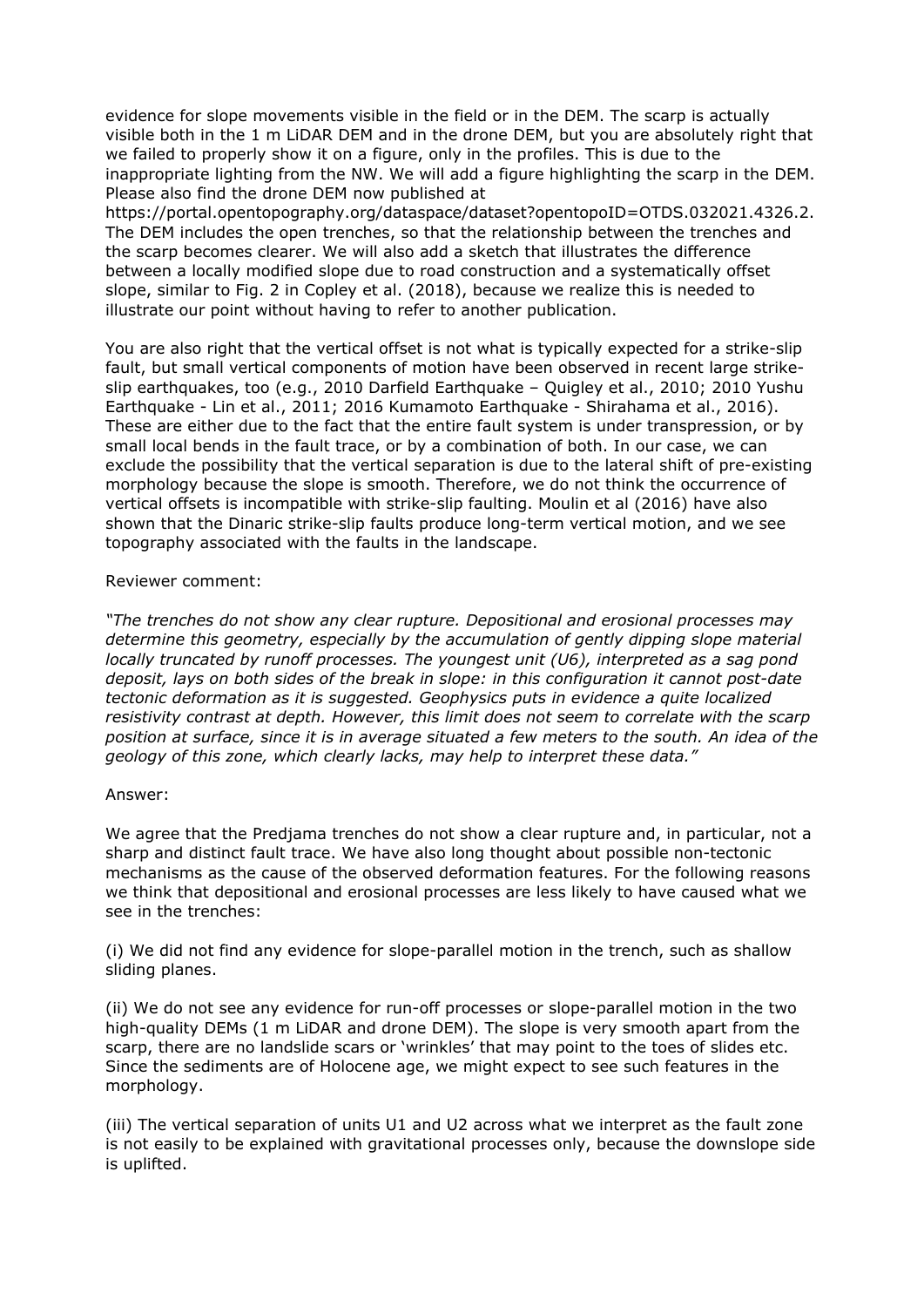However, we do also realize that we cannot fully exclude the possibility that depositional and erosional processes have led to the present-day configuration. We will therefore discuss this possibility in the revised manuscript in detail and leave it to the reader to draw the conclusions. Abstract, discussion, and conclusions will be modified accordingly.

We thank the reviewer for pointing out that unit U6 is not likely to be a sag pond deposit. In the revised version, we will remove this interpretation and modify our already included alternative explanation: "We note that unit U6 is not necessarily a sedimentary body, but the distinct pale appearance may be due to post-depositional modification by increased water content, or it may result from compaction due to the occasional use of the track by the farmers."

We agree that the sharp resistivity contrast in the geophysical data is located a few meters to the north of the scarp in some (e.g., profile 8), but not all profiles (e.g., profile 10). This contrast is not only visible in single profiles, but it is a consistent feature that can be traced for at least 60 m in consecutive profiles. We cannot expect a single sharp fault zone that separates blocks of intact bedrock on either side. This is what we see in our trenches, if one believes that there is tectonic deformation in them, and this is also what can be observed in fault outcrops. For example, the quarry that we describe in Fig. 3c exhibits a  $\sim$  30 m-wide shear zone. A 3D-model of said quarry can be found here for inspection: https://sketchfab.com/3d-models/predjama-fault-in-an-abandoned-quarryslovenia-44b631f0b48046c3a653edebeac631a2. A wide shear zone also characterises the Idrija Fault as detailed in our manuscript. Thus, we argue that it is not surprising that the sharp resistivity contrast does not perfectly match the scarp location and the deformation zone in the trench. We are rather surprised that we do see this sharp contrast right at the fault trace or within a few metres distance only.

Thank you also for the suggestion to add more details on the geology surrounding our study sites. We will add another figure with geological maps of the study area(s), which will have the same extent as Fig. 2 including the two insets. This also answers your comments in the annotated manuscript. Unfortunately, there are no natural outcrops that expose the fault rocks close to our trench site. The quarry mentioned above is situated a few hundred metres away and exhibits the fractured limestones, but without a suitable Quaternary cover that would resemble the situation in our trench. A large roadside outcrop is situated just 70 m south of our trench site, but these Jurassic limestones do neither exhibit a fault zone, nor are they covered with clay. In our trench we find partly weathered Cretaceous calcarenites. According to the 1:250,000 geological map of Buser (2009), the Predjama Fault juxtaposes these two different lithologies at our trench site.

# Reviewer comment:

*"On the Idrija Fault, even though morphology is flat at the fault trace, stratigraphy reveals possible deformation due to tectonics. In this context, as authors say, the ERT data were crucial for the choice of trench location. Nevertheless, to me two questions remain: firstly, is it really primary rupture that we observe? The absence of sharp planes and typical features of sand dyke (Unit 9) rather than fill fissure make me more thinking about liquefaction due to local shacking. Authors reject this interpretation, but it would be interesting to know more about the composition of the unit and its relation with overlaying Unit 10."*

# Answer:

It is right that we do not see a sharp fault zone in the trench. There are four main arguments that led us to interpret the observations as primary ruptures: (i) The open fissure filled with overlying material, typical for strike-slip earthquakes; (ii) the vertical terminations of layers at said rupture, which indicates lateral motion; (iii) vertically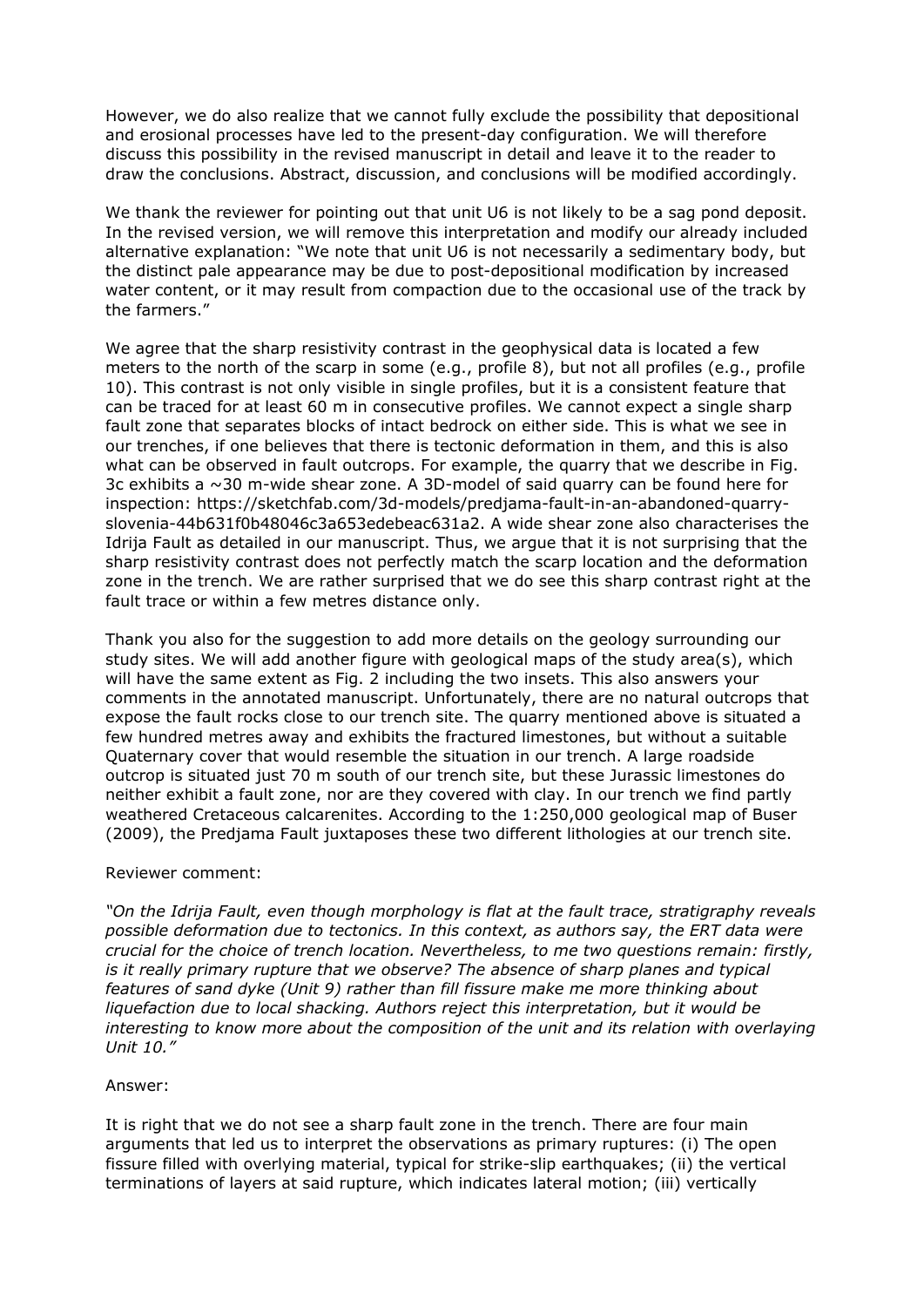aligned pebbles; and (iv) a large ruptured clast. This interpretation is supported by a sharp resistivity contrast in greater depths, which shows that the trench is located right above a fault, and by the fact that the trench is situated along strike of the mapped fault zone. The fissure is filled with dark, organic-rich material. The layer above is the only one in the trench that also yields this dark layer rich in organics, and the fissure reaches the base of this layer. This indicates that the fissure was filled from above and later became covered by the thick clays that make up the top part of unit U10. If the fissure were instead a sand dyke that propagated upwards, we should see the source material of the dark fissure fill at its base, which is not the case. Furthermore, we do not see any liquefaction or soft sediment deformation structures (SSDS) elsewhere in the trench (flame structures, warped layers, mushroom structures, pseudonodules, broken layers, ball-and-pillow structures etc.). We thus think that it is very unlikely that the observed deformation features are merely due to liquefaction. We will expand our documentation and discussion on the absence of other SSDSs to make this point clearer, and we will also add the argument that a sand dyke would either need to root in its source material or penetrate all the way to the base of the trench to a lower source level.

### Reviewer comment:

*"This brings me to the second question: Unit 10 is described as having a different composition, but Unit 9 is filled with Unit 10 material. Moreover, if Unit 9 is filled by Unit 10 material it means that the dating of Unit 10 pre-dates the deformation event, not the contrary. On the other hand, how the fissure can open just below Unit 10 without affecting it? This part definitely needs some clarification."*

### Answer:

Thank you very much for pointing out this contradiction. We will improve the description of Unit U10. This unit has at its base a composition (silty-sandy clays) and colour (dark grey) that resembles that of the fissure (U9). This lowest part is rich in organics and dark. It then changes upwards into massive grey and brownish clays with a minor gravel component. It is not possible to draw a sharp boundary between the dark, sandy clays and the greyish-brownish clays with gravel because the transition is gradual. However, we have to map these deposits as one single unit because it clearly covers all the other fine and coarse units in the trench and because the internal changes are so gradual. We interpret that the fissure fill was sourced from the lowermost parts of U10.

Sample SLO18 SK6 is a charcoal from the transition zone of unit U10. It is situated just above the dark basal zone of U10 that resembles the fissure fill. Therefore, you are right that we must assume that the sample SLO18 SK6 pre-dates the formation of the fissure. We will point this out in the revised version.

All these charcoals may have had a complex history, which is why their use is limited. The best constraint comes from sample SLO18 SK11, which is rather young (492-315 cal BP). This age tells us that U10 cannot be older than 492 cal BP. The older ages of the other charcoals must therefore be due to a complex transport history of the charcoals. They do not tell us much about the earthquake timing. It is unfortunate that the samples of unit U10 do not stem from the very base of U10, which would have helped to better inform about the age of the deformation, but most of the (charcoal) samples that we took turned out to be of insufficient quality after pre-treatment in the lab. We will change our description in the revised version of the manuscript.

Please note that we also uploaded a high-resolution DEM of the Idrija Fault trench site to OpenTopography.org, in which the trench location is documented: https://portal.opentopography.org/dataspace/dataset?opentopoID=OTDS.032021.4326.1